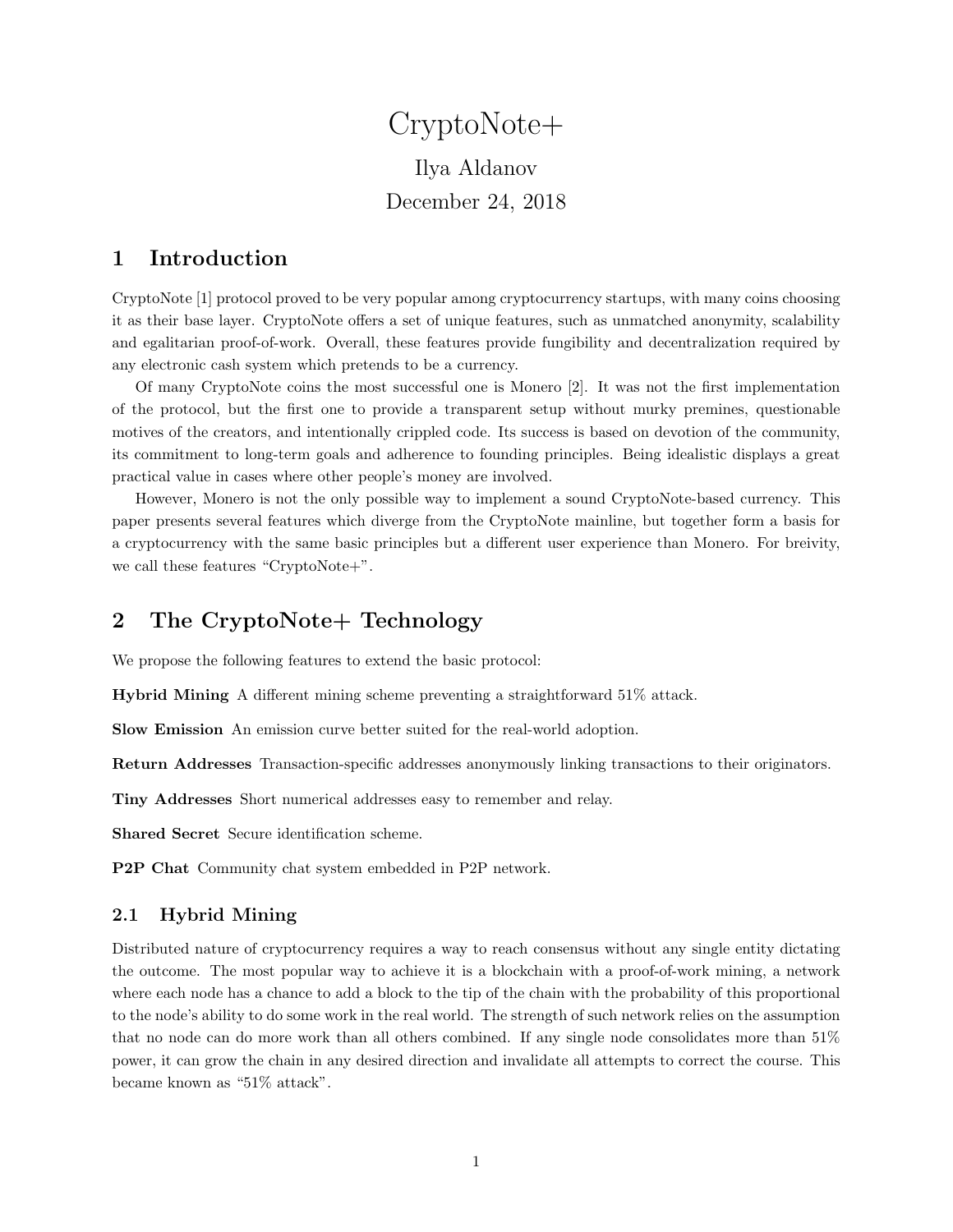CryptoNote proposes an egalitarian proof-of-work hashing algorithm, which greatly improves the weight of consumer-level hardware in consensus-making process. Monero further improves it with scheduled tweaks, designed to break any specialized hardware and make 51% attack uneconomic. At the same time the mining ecosystem rapidly evolves with increasing sophistication. There are exchange points where one can buy a hashing power equal to a small datacenter easily and at a reasonable price. While Monero's network at all times outperforms such uncommitted miners, other CryptoNote implementations suffer from the attacks of overwhelming power. It's not rare to see a miner performing at 1000% of a coin's network. Any benefits of the blockchain technology become irrelevant in this situation.

The popular solution employed by the smaller CryptoNote implementations is to slightly modify the hashing algorithm, making it unique in the hope that nobody but devoted miners will use it. Such solution is temporary at best, because the mining software learns to choose the algorithm on the fly, turning the uniqueness into a mere technicality. We propose a different approach, a mining system which combines elements of proof-of-work and proof-of-stake.

As in proof-of-work, each block is signed by a miner using the hash value exceeding the target difficulty. In addition to that we require the block to be signed by the miners of  $N$  old blocks mined over a period of time, like a year. Each of these N blocks is selected deterministically by hashing all the preceding signatures, so the next signatory is not known before the previous one. The miner is using its reward transaction private key from the old block to prove its identity and sign the current block. If the miner is offline or not responding in time, the signature can be replaced by a hash of the same difficulty as the first one. All the  $N+1$  signatures are rewarded by  $\frac{1}{N+1}$  of the block reward.

A miner which successfully mined a block will stay online, waiting for a chance to claim a reward for signing other miner's block. This makes it in some way similiar to proof-of-stake. The strength of the scheme comes from the fact that the miner will not sign a block that references incorrect previous block. An attacker has to provide additional  $N \times 100\%$  hash power to overcome the network consensus, which makes the attack N times more costly. In case of a network fracture, the part with the biggest concentration of old miners will move faster.

The difficulty algorithm need not be changed, because the proposed scheme can be seen as a Monte Carlo calculation of the ratio of old miners online. The amount of proof-of-work will average to a stable level. Likewise, the reward received by a miner averages to  $\frac{N+1}{N+1}$  over the full period if the miner stays online and provides its support to the network. This holds true even if  $N$  is changed during a network upgrade. As a coin becomes more popular, it can decrease N to decrease the chatter in P2P network.

#### 2.2 Slow Emission

Despite the best efforts of cryptocurrency advocates, its real-world adoption is still negligible. Even after the general public got aware of its existence, the most popular use of cryptocurrency is speculation. This mindset was reinforced by an unprecedented growth of value of several prominent coins. It is assumed that the most profitable strategy is holding your deposit and waiting for a spectacular growth of price. The words and actions of "hodlers" waiting for the price to go "to the moon" have some resemblance of a cult. Cryptocurrency became a victim of its own success.

While the effort to educate the public is worth making, one may assume that the road to universal adoption and prudent valuation will be long and tiresome. A few years is not enough for such a novel concept to take roots. However, the emission curves of coins like Monero were designed with a quick adoption in mind. 77% of Monero emission was distributed in 3 years since the launch. While the wider audience starts to learn about Monero and its strengths, one may feel like hopelessly late to the free lunch. By the time the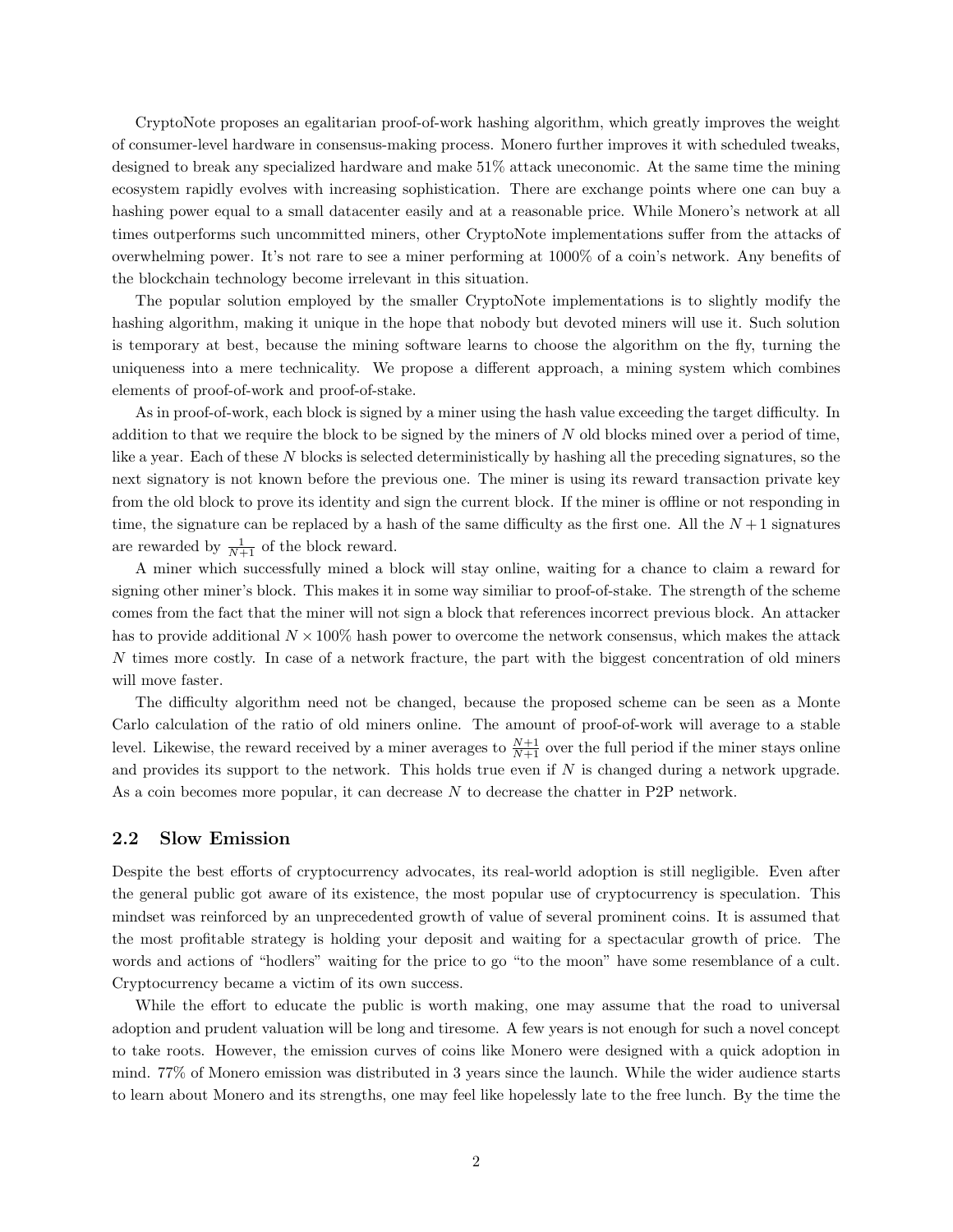real adoption starts to show up, most of the coins will be emitted. It may be good if one sees cryptocurrency as an eternal storage of value, and the early adopters as the new aristocracy, but it may not be that good from the point of view of an everyday currency.

We propose to significantly slow down the emission to better reflect the real-world adoption. Our proposed timeline of a coin:

The launch Zero emission to prevent any premine.

24 hours The emission starts slowly rising.

1 week Miners get aware of the coin.

- 1 year The coin becomes established with all the necessary software available.
- 3 years The public starts to notice the coin. Speculation leads to great volatility of price.
- 5 years The emission peaks. Some real-world adoption starts to show up.
- 7 years The emission slowly decreases, leading to a frantic activity of the miners to get the last coins.
- 10 years The emission switches to the tail phase. The price stabilizes, the mining becomes a marginally profitable business.

The tail emission is an important feature of the emission curve. It has two purposes. First, it gives miners the incentive to support the network. Second, it replaces the lost coins and keeps the healthy circulation. Coin loss is an inevitable process which should always be taken into account.

#### 2.3 Return Addresses

The most important feature of CryptoNote protocol is anonymity. Anonymity is not achieved by a single silver-bullet like operation or a method, but rather every part of the protocol is designed to provide some aspect of anonymity. CryptoNote shows its strength in many possible attack scenarios. For example, if a malicious entity forces a user to concede the secret key, the information the entity obtains reveals only the user's operations and balances. The addresses of the counterparties are hidden. It's not possible to learn who sent the coins, and to whom the coins were sent, only the amounts are revealed.

While this is an important feature, it introduces some inconveniences for the users. Sometimes it's desirable to have a link back to the entity that sent you funds. Merchants may want to do a partial refund, exchanges may want to return the erroneously transferred funds, friends may want to return money they borrowed. Out-of-channel communication always has a danger of mistakes, delays or fraud. There's no easy and reliable way to obtain the address of the originator of an incoming transaction.

We propose to include a return address into the header of every transaction, which would serve as a  $100\%$ reliable link back to the transaction originator. To prevent any two transactions to be linked together by the same return address, we propose to generate such address from the transaction public key and the sender private key, making it effectively a subaddress [\[3\]](#page-6-2).

Suppose that Alice wishes to send some of her hard-earned coins to someone. Alice's master wallet address is  $(A, B) = (aG, bG)$ , where a and b are secret scalars and G a common elliptic curve basepoint. Alice prepares the transaction the usual way, computing the transaction public key  $R$ . In addition, she computes the following subaddress:

$$
D_R \equiv B + H_s(aR, -1)G
$$
  

$$
C_R \equiv aD_R
$$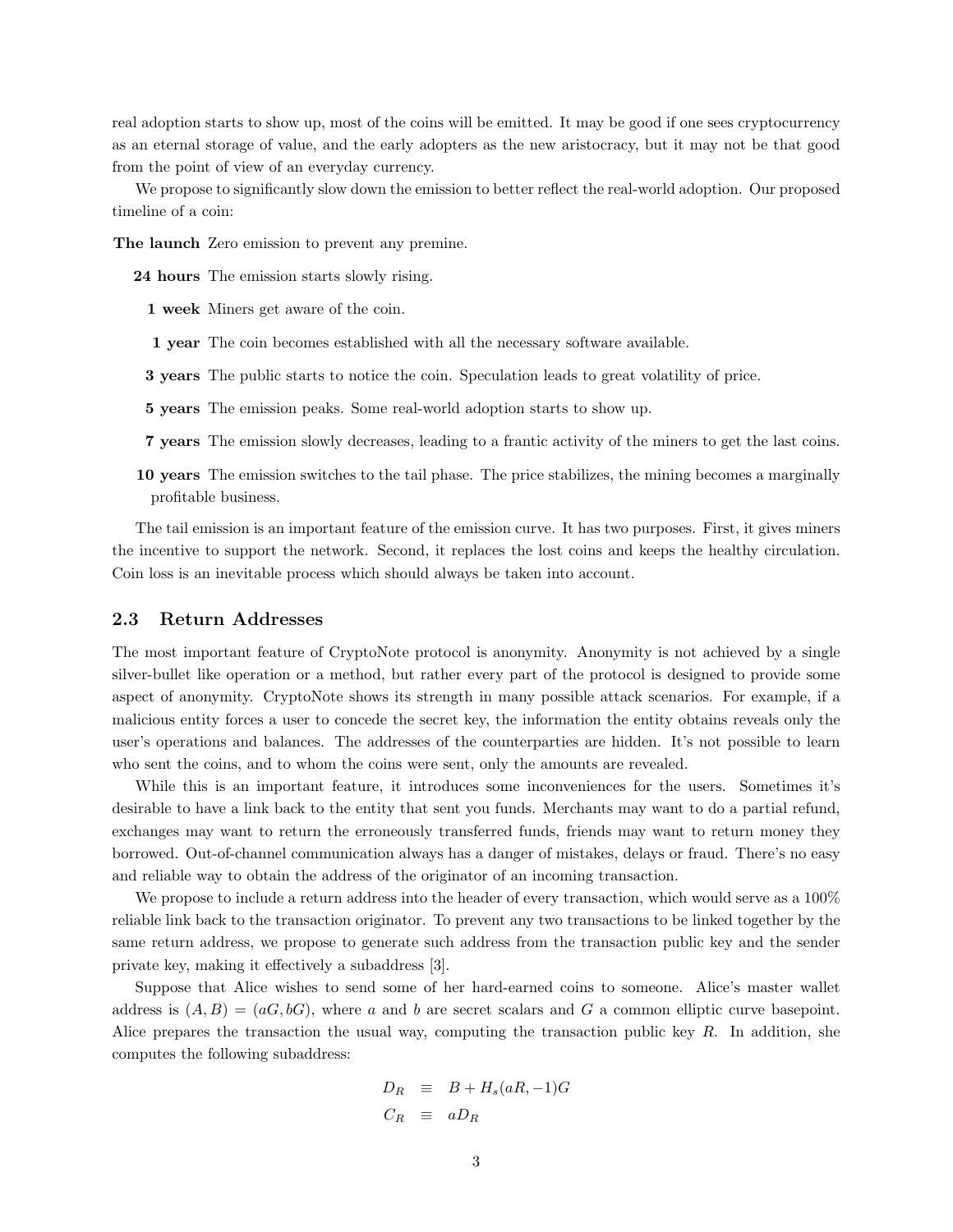Here  $H_s$  is a cryptographic scalar hash function. The return address is defined as the pair of points  $(C_R, D_R)$ , which Alice includes in the transaction header. She is assumed to also have a hash table stored on her computer that maps  $D_R \mapsto R$ .

The index −1 is chosen to prevent collision with a change output, which may be included in the transaction. The change output public key is calculated by a similiar formula:

$$
P_{\text{change}} \equiv H_s(aR, i)G + B
$$

Here i is the index of the output. Choosing  $-1$  for the return address allows to use the same calculation routines.

If anyone wants to send funds to the return address, they interpret it as a standard subaddress. All the usual subaddress sending routines are applied.

When Alice scans incoming transactions, she checks each output public key  $P'$  (with associated transaction public key  $R'$ ) by computing the following:

$$
D' \equiv P' - H_s(aR')G
$$

If Alice sees that this value  $D'$  maps to public key R in her local hash table, she is assured that the output was sent to the return address  $(C_R, D_R)$ . In order to use her funds as the input to a later transaction, Alice needs to be able to determine the private key associated to  $P'$ . She can do this easily using the public key R returned from the hash table lookup:

$$
p' \equiv H_s(aR') + b + H_s(aR, -1)
$$

This succeeds since

$$
p'G = (H_s(aR') + b + H_s(aR, -1))G
$$
  
=  $H_s(aR')G + B + H_s(aR, -1)G$   
=  $H_s(aR')G + D_R$   
=  $P'.$ 

This routine should not be done independently, but as an extension of the existing subaddress scanning routine.

Can anyone link the return address to Alice's master address? In order to do so, an adversary should be able to recover B from the published  $D_R$ . The only way to do it is to calculate  $H_s(aR, -1)$ . While R is publicly known, a is a secret. At the same time  $aR = arG = rA$ . The adversary can guess A, but the transaction private key r is a secret.

If Alice restores the wallet from the seed, she will be able to immediately reconstruct the return address hash table. Every time she encounters an outgoing transaction, she adds  $D_R \mapsto R$  to the table. No knowledge of secret keys or calculations are required.

Some of the possible use cases for the return addresses outlined below:

- Full or partial refund by a merchant.
- Return of unidentified funds. An exchange may return funds sent to an erroneous or closed account.
- Non-interactive services. Some respectable institution may offer short-term deposits, paying interest in consecutive return transactions.
- In-channel delivery of information. The return transaction may contain a password to some service in the low-denomination part of the amount.
- Broker services. The return transaction may contain an amount of something bought. A return to the return may be interpreted as a sale order.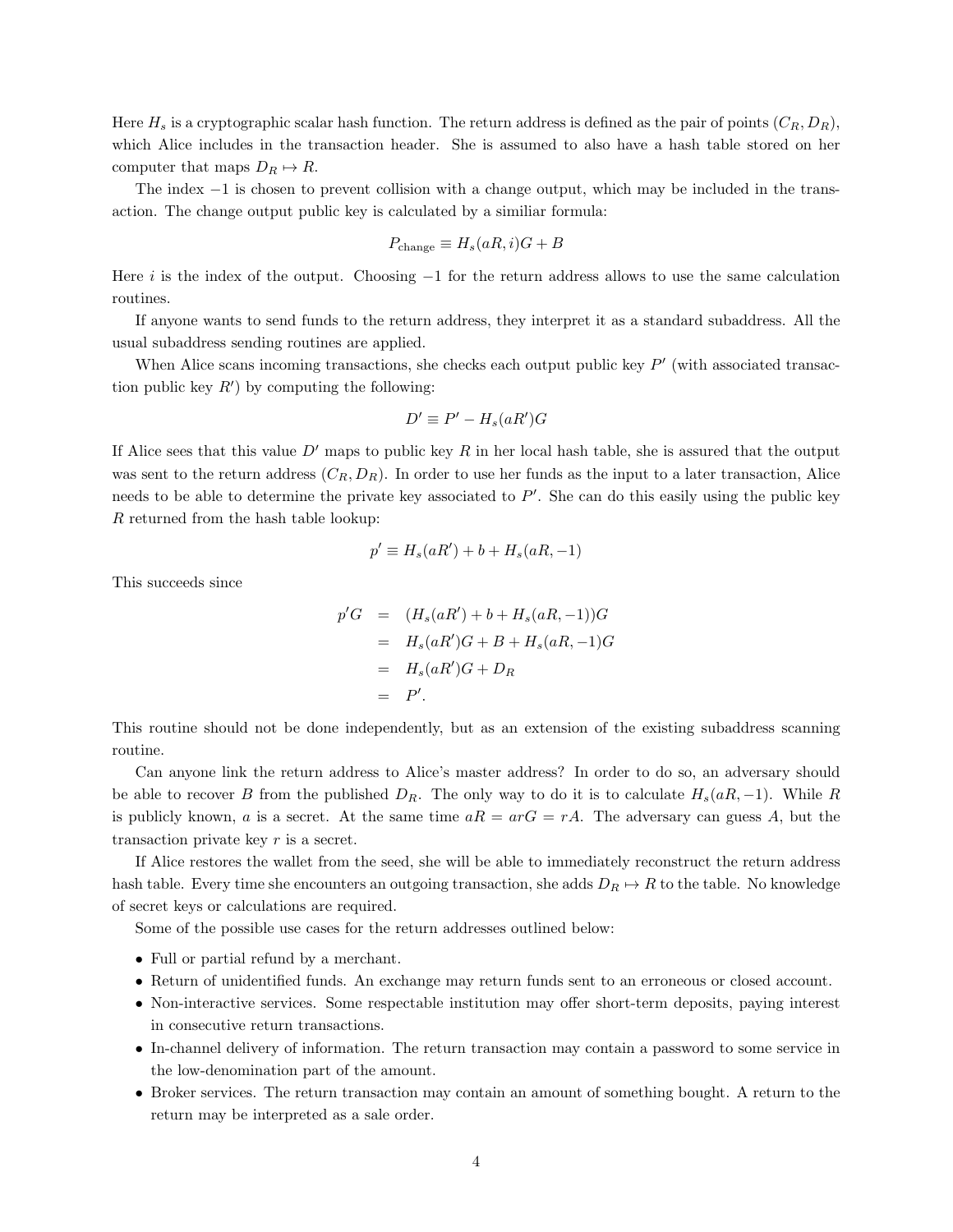#### 2.4 Tiny Addresses

Every time a transaction is recorded in the blockchain, it contains a return address of the sender. Everyone can see the address and send funds to it as many times as necessary. In effect, the transaction can be seen as a business card publicly available in the blockchain. Instead of giving her main address or a subaddress, Alice can provide the hash of one of her transactions, which is twice as short as the full address. Anyone who wants to send funds to Alice needs to access the blockchain anyway, so it just adds a little overhead to resolve the transaction hash to an address. The blockchain turns into a public directory.

But we propose to go even further. Each transaction can be assigned an index, the same way each output has an index in CryptoNote implementations. The most recent transactions can see their index changed subject to reorgs, but after some height the index becomes effectively permanent. Instead of the hash, Alice can provide the index of one of her transactions as her address. We call this substitute a "tiny address".

When encoded as a decimal number (the preferred method of encoding for the worldwide adoption), a tiny address constitues a small number of digits, easy to remember and transmit verbally, or enter manually. Alice doesn't have to rely on computer hardware to store her address properly, or computer software to copy an address from a storage properly. All these intermediaries could be compromised by malicious parties, and instead of providing her address to a customer, she may unwillingly provide a third party address. The funds sent to her could be stolen. Tiny addresses solve this by allowing her to remember something like 7 digits and write them on a piece of paper in presence of a customer.

However, a few precautions apply. There should be enough confirmations of the transaction before the tiny address displayed to the user. Tiny address is just a shortcut, it has no dependence on the secret key. If it changes in a reorg, the funds sent to the previous one can never be recovered. Also, users should be aware that they link the transaction to themselves. The breach of anonimity is no more serious than receiving funds from an exchange or a mining pool, but one should be aware that the outputs of the transaction are linked. In this case one should follow the recommended best practices, like a few churns (which could be used to obtain more tiny addresses later). Also, a special kind of transactions without outputs can be considered for implementation.

Tiny addresses, once implemented, could greatly enhance the user experience. One can envision a mobile wallet application, after being installed by an inexperienced user, connecting to a remote node and asking for a grant, just enough to cover the network fee. Upon receiving the grant, it submits a zero-output transaction, waits for a hundred confirmations, and presents the user with her new tiny address. All this happens transparent to the user, with a polite notification "Please wait several hours before we generate your new address." After the setup, she can use the address to receive funds in a secure, anonymous and reliable way without any inconveniences of frightening full addresses.

#### 2.5 Shared Secret

Payment ID field is used by many CryptoNote coins to identify incoming funds. This field proved to be a weak spot of the protocol. Its unencrypted version could be used to link transactions and track users of popular exchanges. But even the encrypted version leaks information about the nature of the transaction, since it is used mostly by exchanges and merchants. Another significant problem is that a transaction can have only one Payment ID, making multi-destination payments impossible. This is especially troublesome for mining pools, which have to make payments to miners with Payment ID in separate transactions, incurring fees and delays, since usually there are less unlocked outputs than miners.

At the same time some form of identification is necessary. Subaddresses provide some, when transmitted over a private channel. But return addresses are published in the open directory. When receiving a trans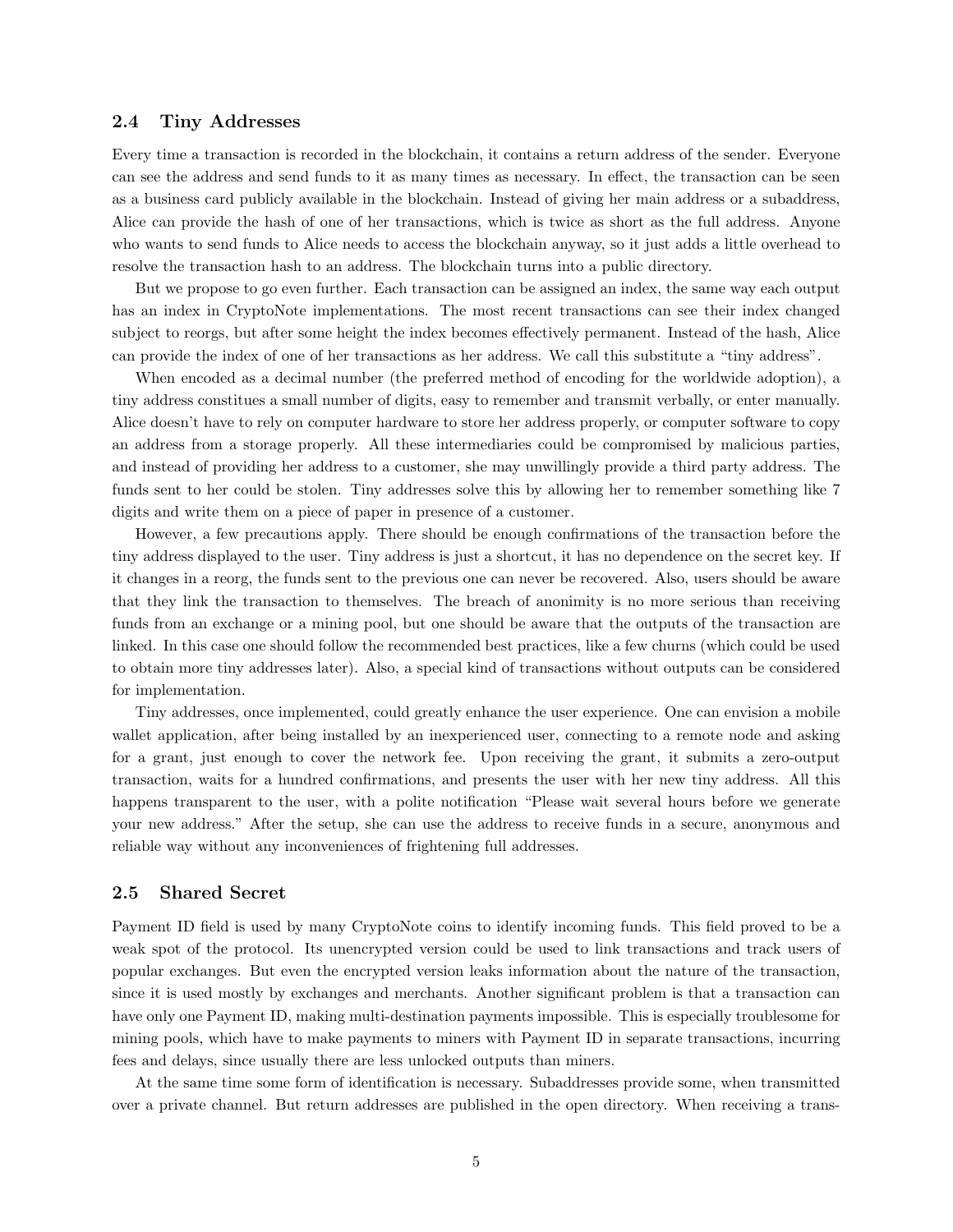action to a return address, there's no way to tell if it comes from the original receiver or a third party. And since there can be a chain of return transactions, it is desirable to have a static Conversation ID linking it throughout.

We propose to include mandatory 8-byte field into each output. This field must be symmetrically encrypted using  $H_s(rA, i)$  as the encryption key. In case of a subaddress the key becomes  $H_s(sC, i)$ . In both cases the receiver obtains the key by calculating  $H_s(aR, i)$ . We call the decrypted plaintext a "shared secret".

Being mandatory, shared secrets can't be used to fingerprint outputs, especially the change output. Also, they do not limit the number of outputs in a transaction. And 8 bytes should be enough for most use cases.

But we also propose to reserve a few bits of the plaintext for a data type field. Describing the type of the shared secret bit string can greatly improve user experience. Some of the possible types are:

Zero A string of zeroes.

Random A string of random bits generated by the sender.

ID Identifiaction string generated by the sender or provided by the receiver. A return transaction should relay this string.

Text 6-bit encoding can provide up to 10 latin alphanumeric characters. Can be used as a comment or a password or a command to a service (like "BUY 600", "SELL ALL").

Address A tiny address of a third party.

**Top Secret** A string further encrypted by  $H_s(rB, i)$  (or  $H_s(sG, i)$  in case of a subaddress<sup>\*</sup>). The receiver must have the spend key to decrypt.

The change output's shared secret may be used to store a comment describing the transaction. The user should be made aware that such a comment is stored in the blockchain and could be used against her. On the other hand, if the wallet is used with the public viewkey, comments can explain to auditors the nature of each spending.

#### 2.6 P2P Chat

The most valuable part of any open-source cryptocurrency is its community. The community includes the developers, who enhance and adapt the software, the advocates and envoys, who spread the knowledge and help the newcomers, and just the regular users, who give meaning and purpose to the life of the coin. All these people need a place to discuss and coordinate their actions. It may be a nontrivial task to contact the developers of a particular coin. Due to the many risks involved some of them cherish their anonymity and prefer to use obsure places and protocols to communicate. But even the well-known public places like reddit can be subject to a government action, fracturing and dispersing the community.

At the same time most people involved with the coin have a specific software designed to keep them connected to the coin's P2P network. We propose to make use of this fact and build a reliable P2P chat system, with all the features to make any third-party software and services unnecessary. Network-level anonymization technologies like Kovri could make this system extremely secure and independent. Anyone could easily reach the developers and become one of them, while keeping his identity and whereabouts hidden.

<span id="page-5-0"></span> $*_sG = sGd/d = sD/d = R/d$